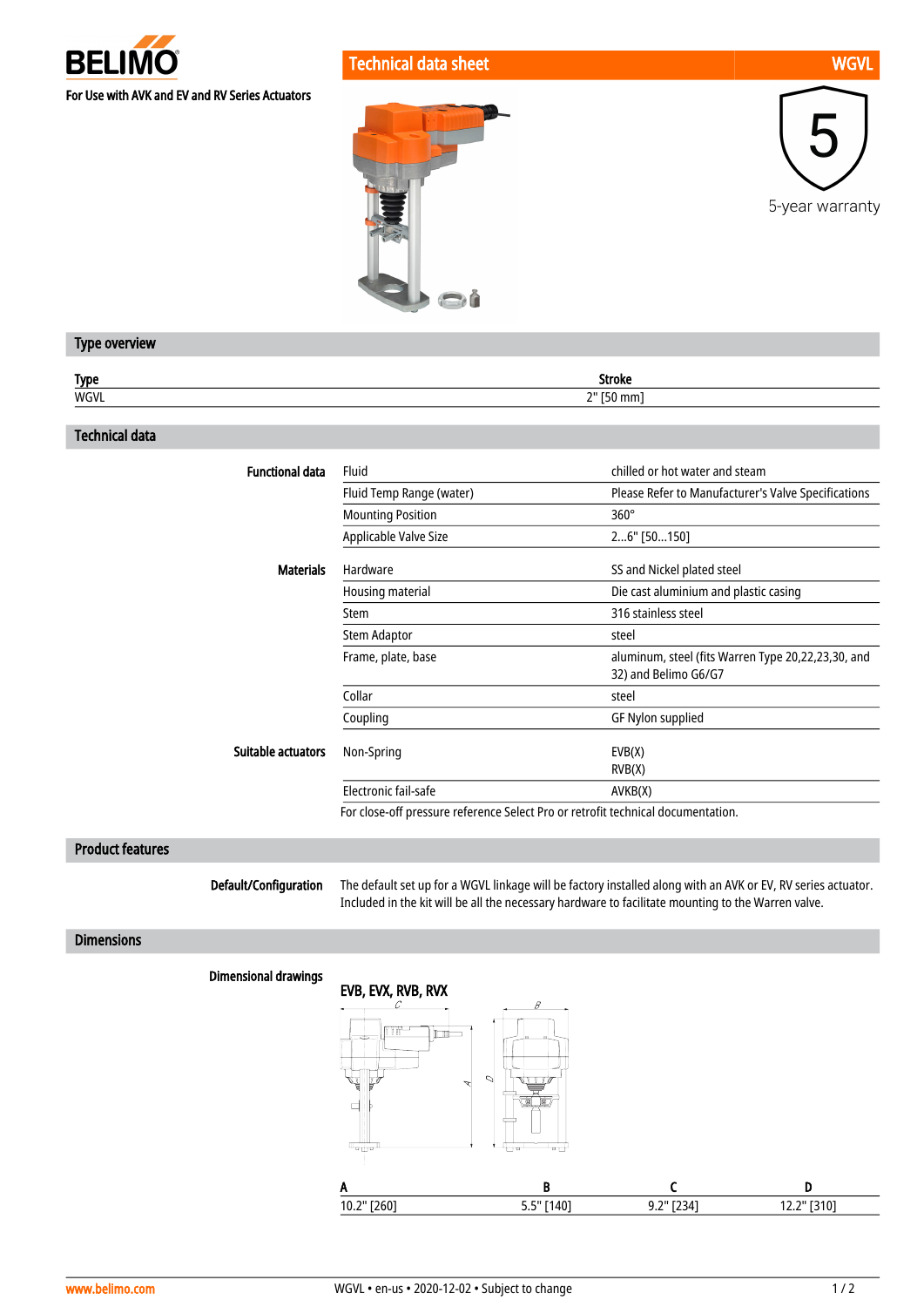

# Technical data sheet WGVL New York WGVL New York WGVL



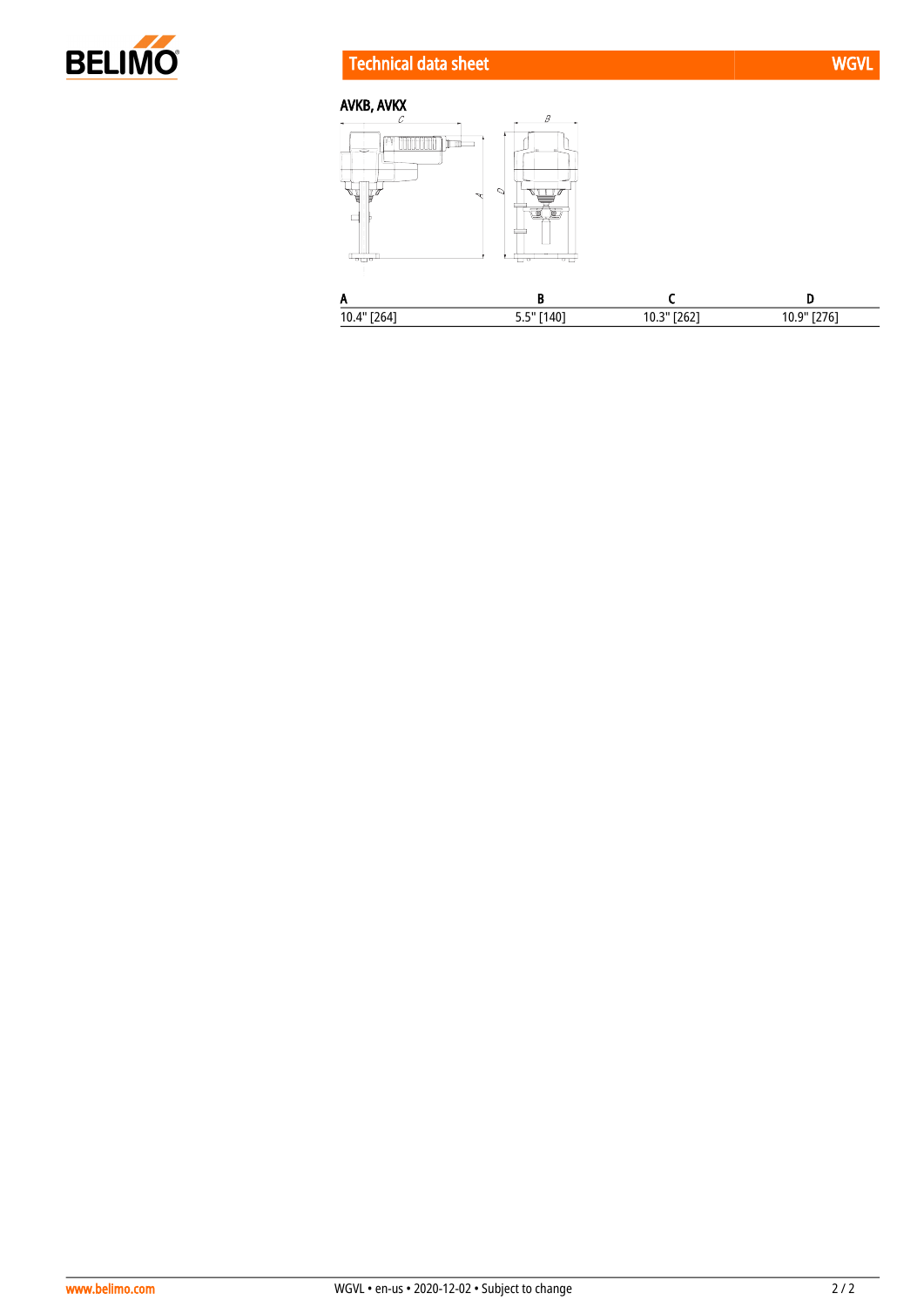

On/Off, Floating Point, Non-Spring Return, Linear, AC 100...240 V

Technical data sheet EVB120-3





# Technical data

| <b>Electrical data</b>         | Nominal voltage                    | AC 100240 V                                                                                     |
|--------------------------------|------------------------------------|-------------------------------------------------------------------------------------------------|
|                                | Nominal voltage frequency          | 50/60 Hz                                                                                        |
| Power consumption in operation |                                    | 5 W                                                                                             |
|                                | Power consumption in rest position | 1.5W                                                                                            |
|                                | <b>Transformer sizing</b>          | 7.5 VA (class 2 power source)                                                                   |
|                                | <b>Electrical Connection</b>       | 18 GA appliance cable with 1/2" conduit connector,                                              |
|                                |                                    | 3 ft [1 m], degree of protection NEMA 2 / IP54                                                  |
|                                | <b>Overload Protection</b>         | electronic throughout full stroke                                                               |
|                                | <b>Electrical Protection</b>       | actuators are double insulated                                                                  |
| <b>Functional data</b>         | Actuating force motor              | 560 lbf [2500 N]                                                                                |
|                                | <b>Input Impedance</b>             | 100 kΩ (0.1 mA), 500 Ω, 1000 Ω (on/off)                                                         |
|                                | Position feedback U note           | No Feedback                                                                                     |
|                                | Direction of motion motor          | selectable with switch 0/1                                                                      |
|                                | Manual override                    | 5 mm hex crank (3/16" Allen), supplied                                                          |
|                                | <b>Stroke</b>                      | 2" [50 mm]                                                                                      |
|                                | <b>Running Time (Motor)</b>        | 90 s, constant, independent of load                                                             |
|                                | Running time motor note            | constant, independent of load                                                                   |
|                                | Noise level, motor                 | $60$ dB(A)                                                                                      |
|                                | <b>Position indication</b>         | Mechanically, with pointer                                                                      |
| Safety data                    | Degree of protection IEC/EN        | <b>IP54</b>                                                                                     |
|                                | Degree of protection NEMA/UL       | NEMA 2 UL Enclosure Type 2                                                                      |
|                                | <b>Agency Listing</b>              | cULus acc. to UL60730-1A/-2-14, CAN/CSA                                                         |
|                                |                                    | E60730-1:02, CE acc. to 2014/30/EU and 2014/35/                                                 |
|                                |                                    | EU; Listed to UL 2043 - suitable for use in air<br>plenums per Section 300.22(c) of the NEC and |
|                                |                                    | Section 602.2 of the IMC                                                                        |
|                                | <b>Quality Standard</b>            | ISO 9001                                                                                        |
|                                | Ambient temperature                | -22122°F [-3050°C]                                                                              |
|                                | Storage temperature                | -40176°F [-4080°C]                                                                              |
|                                | Ambient humidity                   | max. 95% r.H., non-condensing                                                                   |
|                                | Servicing                          | maintenance-free                                                                                |
| Weight                         | Weight                             | 5.73 lb [2.6 kg]                                                                                |
| <b>Materials</b>               | Housing material                   | Die cast aluminium and plastic casing                                                           |

Safety notes